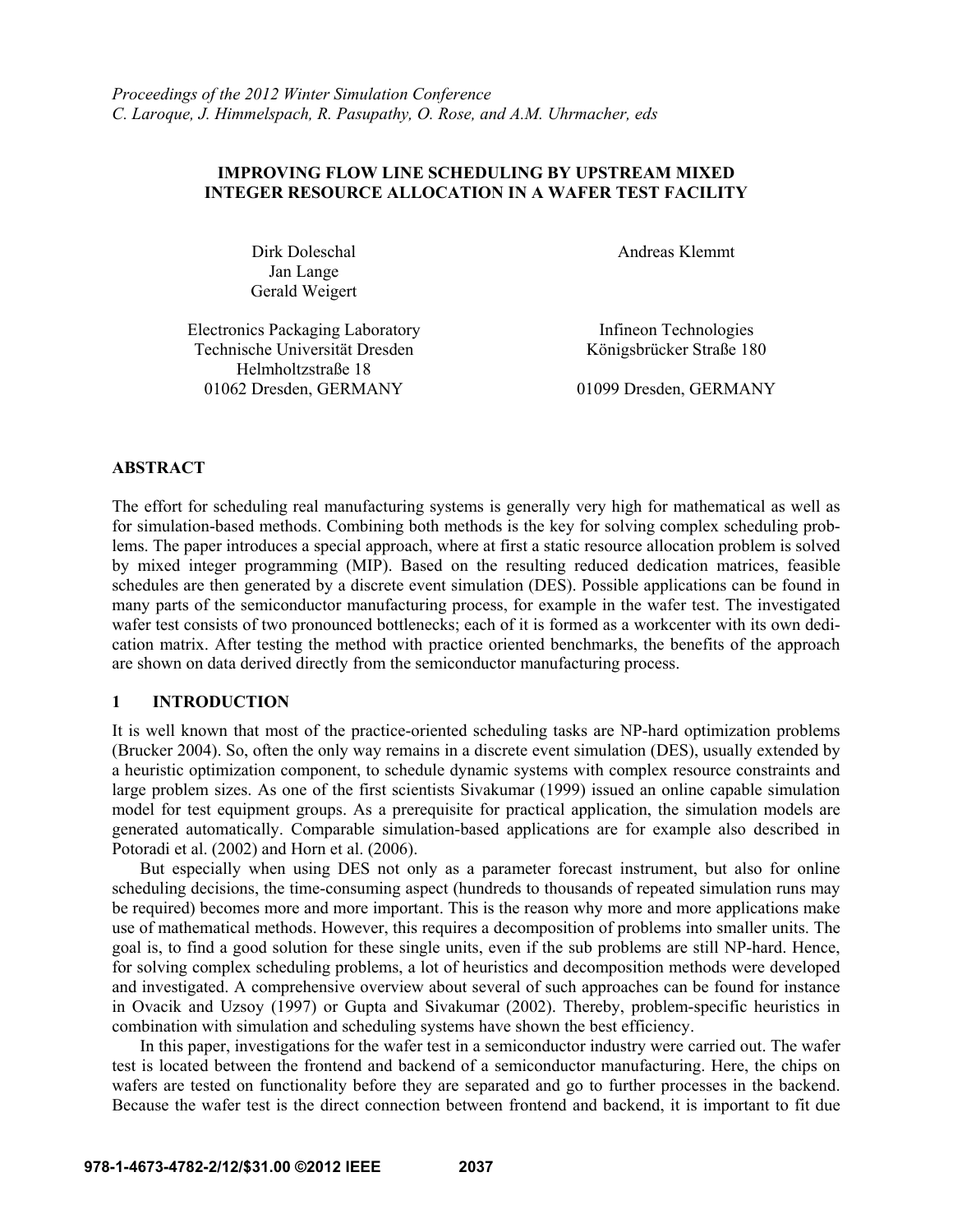dates as well as possible to ensure a constant product flow. So, a smaller unit of the wafer test – the functional test – is considered. Thereby, the underlying scheduling problem is a single operation problem with unrelated parallel machines, release dates, setups and dedications. For these specific scheduling problems capacity allocation methods can be used to remove unnecessary equipment allocations in the dedication scenario. Dedication constraints are typical for many process steps in semiconductor manufacturing (cf. Klemmt and Weigert 2011) but also exist in other manufacturing processes. So the here presented methods can be easily adapted for other manufacturing processes. After the functional test was considered in the smaller model, the whole wafer test is scheduled with a Virtual Time Based Flow Principle (VTBFP) method in combination with a modified capacity planning algorithm. Therefore the effect of both methods is examined.

The paper is organized as follows: the process flow in the wafer test is shortly described in section 2. Because the functional test was recognized as a severe bottleneck in the flow line, in section 3 a single operation problem, based on special benchmark models, is investigated. These results are applied to practical data of an example wafer test in section 4. The paper is closed by a short summary.

# **2 WAFER TEST**

The investigated manufacturing is a high-mix, low-volume facility. So, it is important to ensure a high throughput and machine utilization. Each product has its own routes through the wafer test and also dedication matrices exist. Because of the high variability in the products, the different routes and dedication matrices, it is hard to generate optimal schedules.

The wafer test consists of several process steps, where not all process steps are used by each product. In Figure 1 different product routes are shown exemplary for only a few process steps.



Figure 1: An example with only a few process steps and different routes

Thereby, some of the main steps can be:

- In/Out These describes steps when the wafer arrive at the wafer test from the frontend or leave it to the backend.
- Functional test This is a functional test, where the chips on the wafer were tested in parallel. This test need the highest amount of time in the wafer test. Therefore, a lot of parallel machines exist for this step, and not all machines are allowed for each product. The possible machine allocation is described in a dedication matrix. In contrast to the reality, where several functional tests exist, in this investigation only two functional tests were depicted. These process steps uses the same machines which also leads to reentrant scheduling problems.
- Furnace process In this process step, aging of the chips is done to detect early failures.
- Cleaning process The wafers are cleaned to be ready for further processing.
- Packaging The wafers are prepared for transport to backend or customer.

The processing times vary widely. For example, the first and second functional test have partly very long and highly diffusing processing times for different products. Other process steps (for example in/out processes) may only have one tenth and less of the processing times arising in the functional test. These large differences result in a high potential for optimization. Also uncertainties in process time lead to challenges for scheduling. In case of the high difference in the process times for different products in the functional test, this operation is determined as a bottleneck in the wafer test, where here the bottleneck is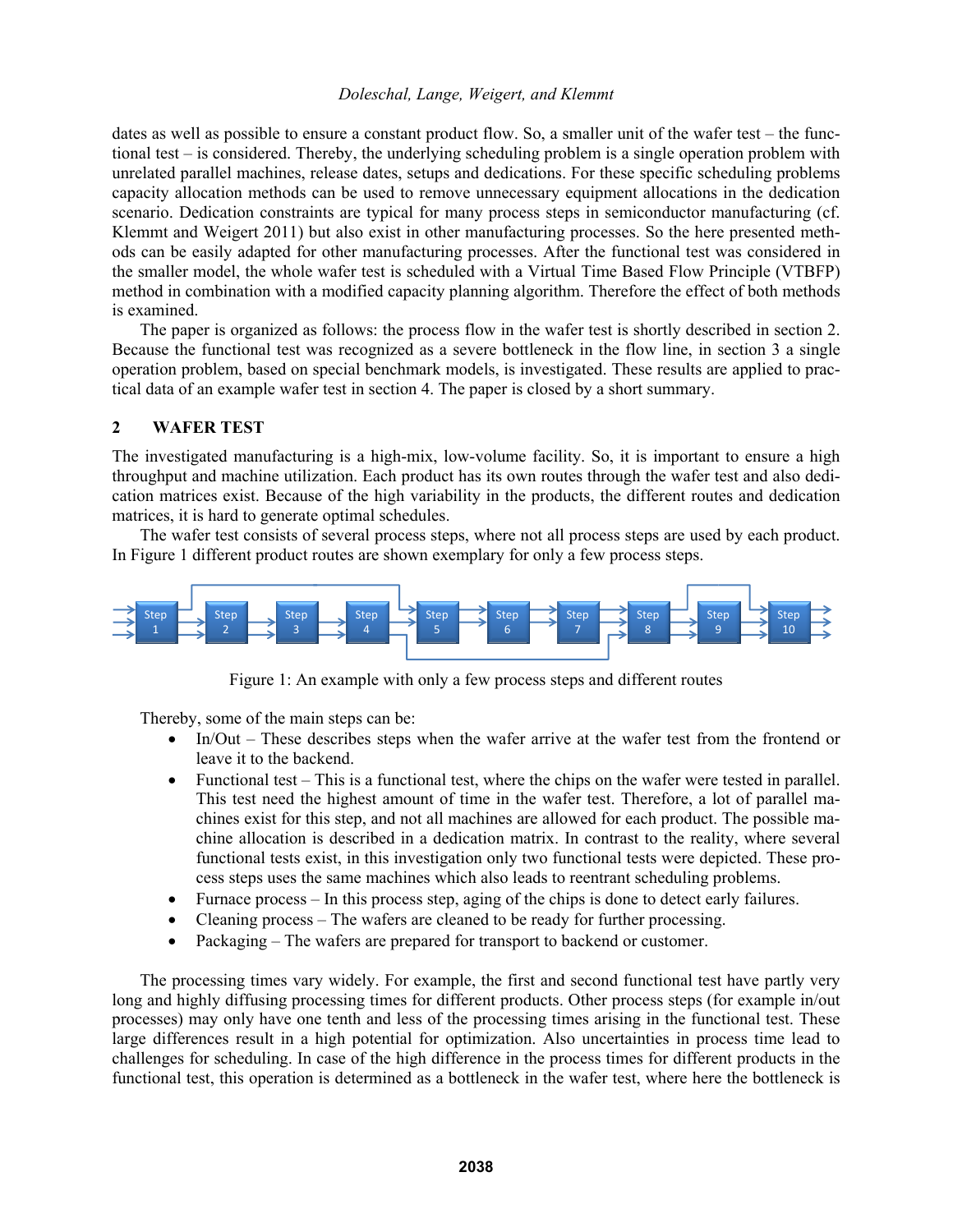defined as the process step with the highest average process time and highest utilization. Therefore, this workcenter should be considered separately and will be the point of interest in the next section.

The objectives in the wafer test are a high throughput and hence a high machine utilization. Further objectives are the time based goals tardiness and lateness, which ensure to hold given due dates of the products. According to Pinedo (2008) the lateness of a job is defined as the difference between the due date and the completion time, which is positive if the job is late and negative if it is completed early. The tardiness only consists of the late component of the lateness, so early jobs have a tardiness of zero and late jobs a positive value. The reduction of necessary setups is also an important objective.

## **3 THE SINGLE OPERATION PROBLEM**

In the real manufactory the functional test has proven to be a bottleneck in the wafer test. So, in this section the functional test is investigated more in detail and the effect of an upstream mixed integer based capacity planning is shown. The capacity planning is used to support an existing dispatching rule getting better results.

### **3.1 Problem Description**

The basis for this problem is the functional test described in section 2. So, this is a single operation problem where the job is processed at one machine out of a group of parallel unrelated machines – the workcenter. Several side constraints for this workcenter exist. These are dedications, setup times, heterogeneous process times and release dates. In the three field  $\alpha \mid \beta \mid \gamma$  notation by Graham et al. (1979) this problem can be written as  $R_m | r_{ij}$ , *s*,  $p_{ij}$ ,  $M_i | C_{max}$ . Thereby the α field describes the equipment area, the β field contains the process conditions and the  $\gamma$  field includes the optimization objective. In Figure 2 this is exemplary illustrated with six different product families and seven machines.



Figure 2: Schematic problem description including the corresponding dedication matrix

Thereby different product families with several jobs per family exist. Each family has dedications, which permit or disable a machine for this product. Each product family consists of a number of jobs which have to be processed on one or more of the permitted machines. The process times can be homogeneous or heterogeneous for all machines of a family. The machines can have setup times which occur when the family changes on the machine. Each job of a product has also a release date, so this job cannot be processed before this date.

According to the last section the objective is a high throughput, which is equal to a high utilization of the machines. This goal can be reached by minimizing the makespan (cycle time)  $C_{\text{max}}$ . The makespan is equivalent to the maximum workload on the machines and so the optimization objective (which is considered) is a good load balancing over all machines. The number of setups is also an important objective in this case. So this is considered in the benchmarks and the results, too.

Now the challenge is to generate a valid schedule with the goal of a good load balancing on the machines. This means the utilization should be distributed equal over all machines. This problem is similar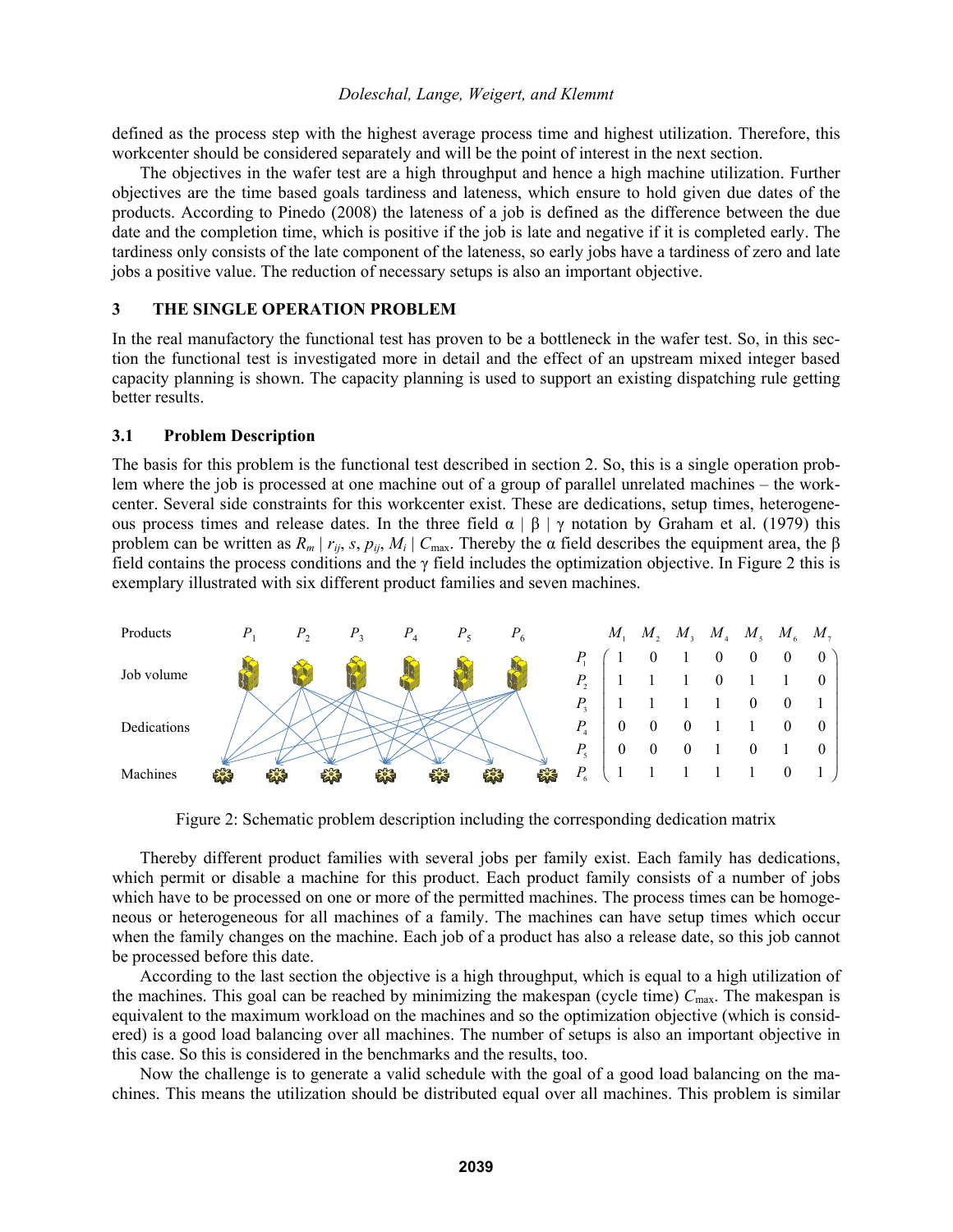to an allocation problem, which was already described in (Doleschal, Lange, and Weigert 2012). So this method is used again, but with modified, more practical test instances. The changes of the benchmark are described in the next section. The creation of a schedule is done by a DES-system using the dispatch rule which is also described in the referred paper.

# **3.2 Test Instances**

To test the described method under certain terms and conditions nearly 10,000 test instances were generated. Thereby the parameters, introduced in this section, are chosen in the way that they are close to the real process in the wafer test. The test instances are orientated on the problem description from previous section. The dedication matrix is chosen as followed:

The dedication matrix D is split in two types of jobs. One type has a high density, this means a high amount of allowed machines and the other type has a low density, which results in only a few allowed machines. So the dedication matrix D can be characterized with three parameters:

- The average percentage of products with low/high density, so this parameter describes the probability, whether a product dedication gets a low density respectively a high density
- The average number of allowed machines for products with a low density in the dedication matrix
- The average number of allowed machines for products with a high density in the dedication matrix

An example of a dedication matrix is shown in Figure 2. The test instances described in Table 1 were created and the effect of the mixed integer resource allocation method is calculated.

| <b>Parameter</b>                               | <b>Values used</b>                                 | <b>Total values</b> |
|------------------------------------------------|----------------------------------------------------|---------------------|
| Number of products $n$                         | 10, 40, 100                                        | 3                   |
| Number of jobs per product $n_i$               | $UD \sim [50 100]$                                 |                     |
| Number of machines $m$                         | 5, 10, 20                                          | 3                   |
| Average amount of products<br>with low density | 0.2, 0.4                                           | 2                   |
| Low density                                    | 0.1, 0.3, 0.5                                      | 3                   |
| High density                                   | 0.9                                                |                     |
| Process time $p_{i,k}$                         | $UD \sim [50 100]$                                 | 1                   |
| Setup time $s$                                 | 0, 50, 200                                         | 3                   |
| Release date $r_{i,i}$                         | $UD \sim [0 \ X^*C_{min}]$ ; $X \in \{0, 0.4, 1\}$ | 3                   |
| Homogeneous process times                      | true, false                                        | 2                   |
|                                                | Number of independent instances                    | 10                  |
|                                                | Total problems                                     | 9,720               |

Table 1: Design of experiments ( $UD$ <sup> $\Box$ </sup> Uniformly distributed)

## **3.3 Results**

With the help of the test instances, defined in the previous section, the effect of the mixed integer based resource allocation method is shown. For this, two schedules were generated for each test instance – one with the DES system and the original dedication matrix and one with the previous resource allocation, which generates a reduced dedication matrix. The used dispatching rule always generates non-delayed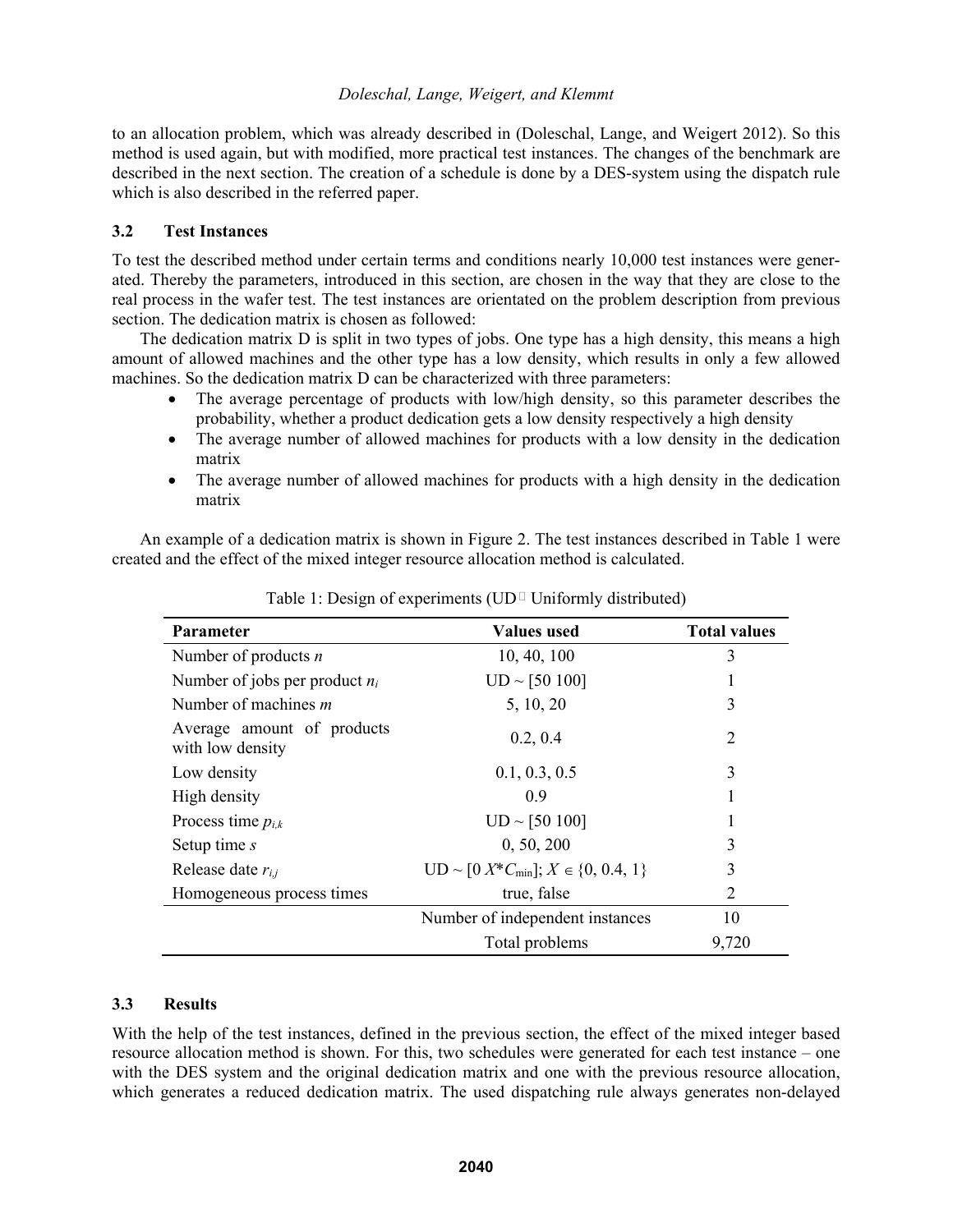schedules, whereby products with a high amount of available jobs get a higher priority than products with only a few available jobs. The setup state is only changed if no further job of the current state is waiting.

The results are presented in Figure 3. Thereby, the average maximum workload  $(C_{\text{max}})$  from the DES system without previous capacity planning is normalized to value 1.0. The other results are pictured as a bar relative to this value. The first bar defines the result of the schedule, planned by the DES system after a capacity planning. The second bar is the lower bound for *C*max, calculated by MIP capacity planning. This is only a lower bound for the maximum workload  $C_{\text{max}}$ , because no dynamic behavior is considered.



Figure 3: Results over all 9,720 benchmarks for objective  $C_{\text{max}}$ 

The upper left chart shows the results for all benchmarks with 20% low density products in relation to the parameter for the low density. Equivalent to this the upper middle chart shows the results for the benchmarks with 40% low density products. The chart in the upper right shows the results in relation to the release date. Thereby, the capacity planning has a bigger effect on non-static problems. The average improvement over all test instances is about 9.5%. Further, the diagrams in Figure 2 show the results in dependency of the number of families, number of machines or setup times.

The results show that the benefit from the presented mixed integer based capacity planning is relatively high. Thereby the time, needed by the capacity planning, is low (mostly less than 10 sec). So you get schedules which are in average 9.5 % better for the objective "maximum workload".

The other considered objective is the number of setups. Because each setup generates cost and needs time, it is disadvantageous if the number of setups increases instead. In Figure 4 the results for this objective are shown in the same way as before. Naturally only these test instances with setup time *s* > 0 are considered.



Figure 4: Results concerning number of setups over all 6,480 test instances with setup times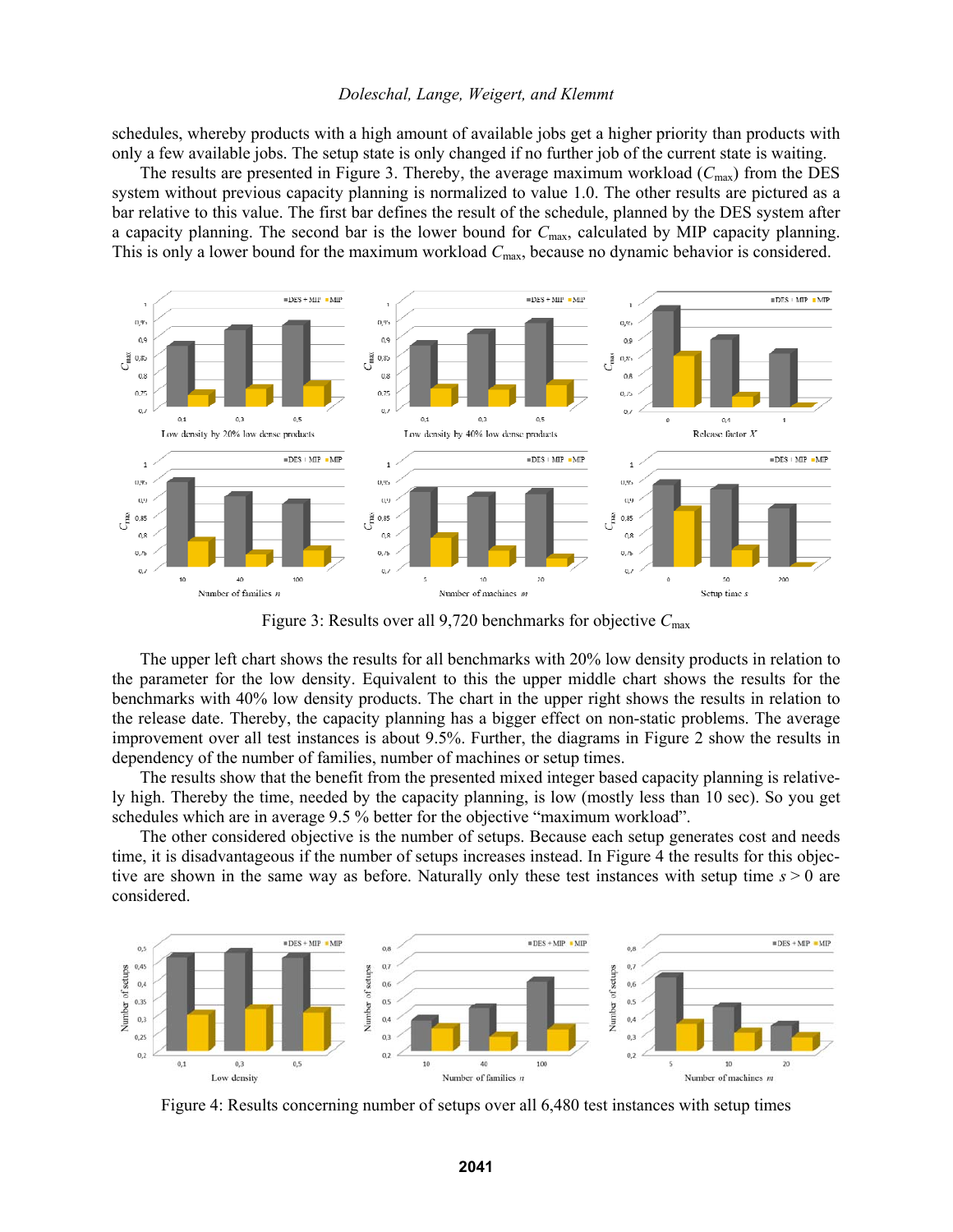The value for MIP is simply the sum of all "1" in the dedication matrix  $D^{\text{red}}$ . The number of performed setups, generated by DES without MIP capacity planning, is normalized to 1.0 and the other results are shown relatively to this. In average, 53% less setups have to be performed after the upstream capacity planning by using the same dispatching rule. Naturally this cannot be transferred directly to the reality.

This MIP-based capacity planning shows a good result with low effort. So in the next section the whole wafer test is investigated and a MIP-based capacity planning for the VTBFP approach is introduced.

### **4 RESOURCE ALLOCATION WITH VTBFP**

After the tests in section 3 have shown good results through the upstream mixed integer resource allocation method now the whole wafer test is investigated. For this, a modified resource allocation method is used to improve a clocked scheduling method – the Virtual Time Based Flow Principle (VTBFP). This method is not introduced in detail in this paper. Further information can be found in (Lange et al. 2012). Here only the used resource allocation method is described and the effect on scheduling is investigated.

The wafer test described in section 2 is implemented in a simulation model. For this the discrete event simulation system simcron MODELLER (Horn et al. 2006) is used. The data for this model is directly retrieved from a semiconductor manufactory. Thereby the simulation model includes 15 process steps and 14 different products. Two of the 15 process steps are operations of the functional test. In praxis, these products are divided into more time-critical products and filling ware. In addition 30 test machines are modeled, which are used in both functional tests.

In this paper, the focus lies in the functional test. These operations are the bottlenecks in this problem. So, a resource allocation is done for these two operations. Like described in section 2, these operations have dedication matrices for each product. Thereby, the dedication matrix can differ between the first and second functional test for a product. All processing times in the simulation model are stochastic. So uncertainties in processing times exist. These processing times were derived directly from the real test process. Because of the statistical certainty, 100 replications for each combination are done.

The objectives for the modeled wafer test orientate on those, defined in section 2. So, the investigated objectives are the throughput, the tardiness, the lateness and the number of setups. The throughput is the number of jobs completed within a week.

## **4.1 Function of Virtual Time Based Flow Principle**

The basis for the capacity resource allocation method is the Virtual Time Based Flow Principle. This is a relatively new method (Keil et al. 2011). The main idea of this method is to create virtual barriers in a manufacturing system to meet due dates as good as possible. These barriers have the effect that they can delay jobs, inclusive priority jobs, if they reach the barrier too early. Thereby not all products must have these barriers. To distinguish these products, those products with barriers are called clocked products. In the dispatching rule of a scheduling system, these clocked products have a higher priority than the other products. In the current state, barriers are placed by an expert. Each job of a product gets its own time for a barrier, depending on the release date and the product of this job. In Figure 5 barriers for the three products of section 2 are placed as an example.



Figure 5: Barriers in an exemplary work flow with three products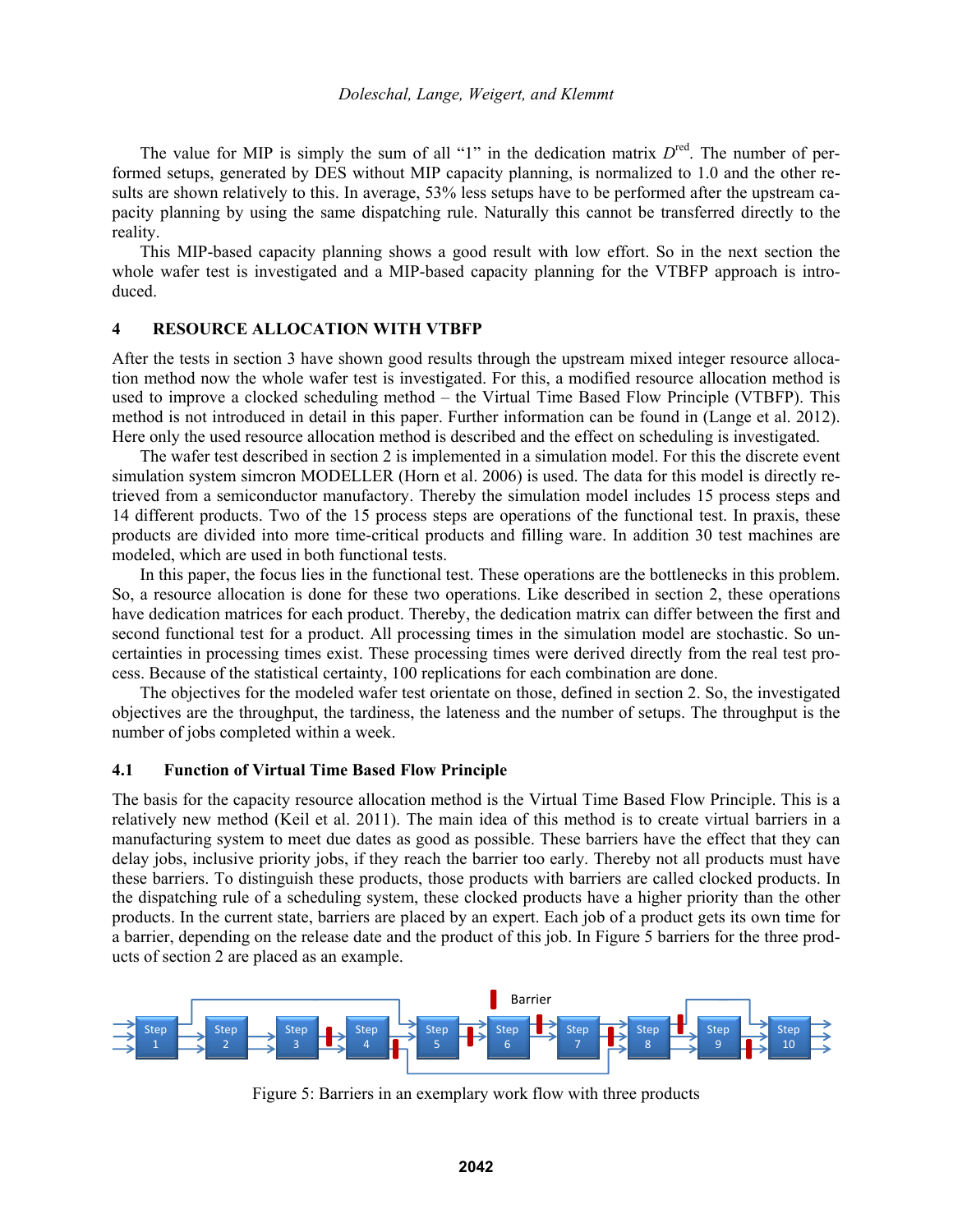In the theory of VTBFP clocked products should have machines exclusive in the best case or the dedication matrix should have as few overlap as possible with other products. More detailed information about this scheduling method can be found in (Lange et al. 2012).

### **4.2 MIP Model**

Affected by the VTBFP method, a capacity planning model for the clocked products is created. The goal for this method is a reduced dedication matrix  $D^{\text{red}}$ , so that the clocked products get machines exclusively with as little overlap as possible in the dedication matrix. The following data is necessary to build the optimization model for the mixed integer programming model:

- *n* different product families  $F_i$  ( $i=1,...,n$ ), where every product family includes  $n_i$  jobs,
- *m* different parallel machines  $M_k$  ( $k = 1,...,m$ ),
- A dedication matrix  $D \in \{0,1\}^{n \times m}$ , which specifies permitted and disabled machines for each product. Also  $D_k = \{ i \mid D_{i,k} = 1 \}$  is the set of products permitted for processing on machine  $M_k$ . In the same manner,  $D_i = \{k \mid D_{i,k} = 1\}$  is the set of machines permitted for processing family  $F_i$ ,
- $p_{i,k}$  > 0 is the processing time for a job of product family  $F_i$  on machine  $M_k$  if  $D_{i,k} = 1$ ,
- $V_k$  is the availability for machine  $M_k$ , which is a capacity bound for this machine,
- a list *L* of priority (clocked) products, which includes all clocked products,
- parameter  $n_i^{\text{min}} \ge 0$  to describe the number of minimal jobs of product  $F_i$  that have to be processed on a used machine in the reduced dedication matrix *D*red.

The parameter  $n_i^{\text{min}}$  is chosen by the user. Also the parameter  $V_k$  can be varied by the user to influence the denseness in the reduced dedication matrix. The other parameters where directly retrieved from the described scheduling problem. To calculate the reduced dedication matrix  $D^{\text{red}}$ , a capacity allocation problem has to be solved. Therefore the following decision variables of a mathematical model have to be defined:

| $X_{i,k} \in \square$ <sup>+</sup> | number of jobs from family $F_i$ assigned to machine $M_k$ ; $(k = 1, , m; i \in D_k)$ , |
|------------------------------------|------------------------------------------------------------------------------------------|
| $Y_{i,k} \in \{0,1\}$              | product family $F_i$ is used on machine $M_k$ , 0 otherwise; $(k = 1, , m; i \in D_k)$ , |
| $Z_{\nu} \in \square$ <sup>+</sup> | number of overlaps for machine $M_k$ with clocked products; $(k = 1, , m)$ .             |

The following mixed integer resource allocation model has the goal to minimize the overlap in the dedication matrix for the clocked products of the VTBFP. This means, the priority products (clocked products) should have machines exclusive, if possible. Using the defined data, the following optimization model can be formulated:

**Optimization model 1** 

$$
K \cdot \sum_{k=1}^{m} Z_k - \sum_{i=1}^{n} \sum_{k \in D_i} Y_{i,k} \to \min \qquad \text{subject to} \tag{1}
$$

$$
\sum_{k \in D_i} X_{i,k} = n_i \qquad i \in \{1, ..., n\}
$$
 (2)

$$
\sum_{i \in D_k} X_{i,k} \cdot p_{i,k} \le V_k \qquad k \in \{1,...,m\}
$$
\n(3)\n
$$
n_i \cdot Y_{i,k} \ge X_{i,k} \qquad i \in \{1,...,n\}; \ k \in D_i \qquad (4)
$$

$$
n_i^{\min} \cdot Y_{i,k} \le X_{i,k} \qquad \qquad n_i^{\min} > 0; \ i \in \{1, \dots, n\}; \ k \in D_i \tag{5}
$$

$$
K \cdot Y_{l,k} + \sum_{\substack{i=1 \ i \neq l}}^{n} Y_{i,k} - Z_k \le K \qquad l \in L; \ k \in D_l \tag{6}
$$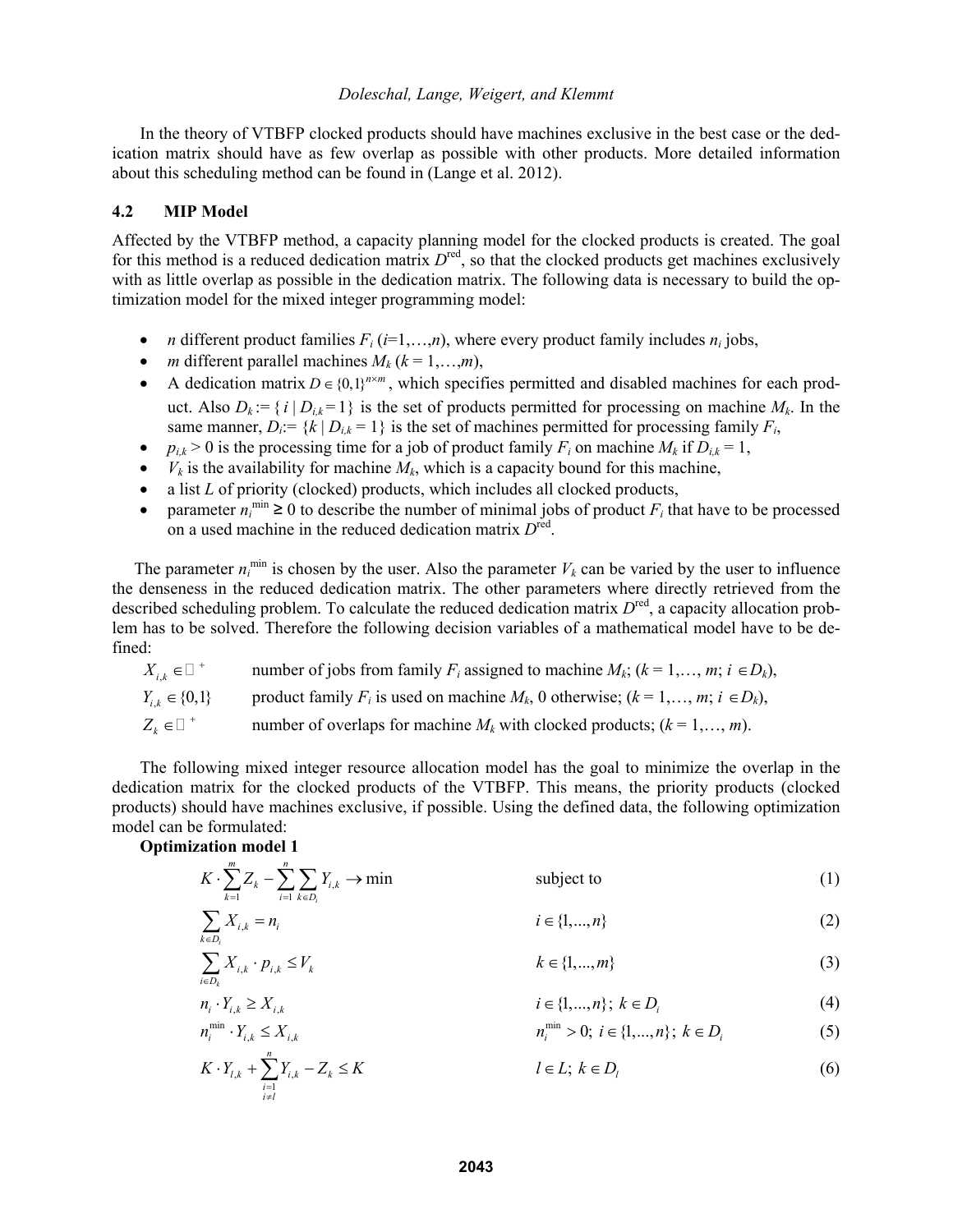Subsequently, optimization model 1 has to be solved. Thereby, objective function (1) minimizes the machine overlap and maximizes the number of allowed machines in the reduced dedication matrix *D*red. For this the constant *K* is a number, which is big enough to ensure that the reduction of overlap has the highest priority. In this case, *K* can be set as  $K = m \cdot n$ . Equation (2) forces that all jobs are planned. With the equation (3) the availability for the machines is used. So, this is a upper bound for the makespan. Constraint (4) forces that, if  $X_{i,k} > 0$ , than follows  $Y_{i,k} = 1$ . Vice versa equation (5) saves that  $X_{i,k} \ge n_i^{\min}$ , if  $Y_{i,k} = 1$ . This is only used, if  $n_i^{\text{min}} > 0$ . The last equation (6) calculates the overlap for each priority product  $l \in L$ . This means, if product *l* is used on machine  $k$  ( $Y_{l,k} = 1$ ), then the number of overlaps is the sum of all other products also planned on this machine. This equation also uses the big integer *K*, defined as *m* · *n*.

In Figure 6 the function of this optimization model is shown on an example dedication matrix. Thereby the upper matrix shows the original dedication matrix, where each filled element represents a combination of an allowed product and machine. The products are on the vertical axis and the horizontal axis contains the test machines. In the lower dedication matrix, the upper jobs (above the line) are priority products, for which a machine should be planned exclusively (or nearly exclusively). Sometimes, there are two filled elements in neighbored lines of priority products on one machine (1-S1,1-S2 and M 22). This is, for example, the same product but with two different functional test steps, which are separated in the dedication matrix. So, this product has two product entries, one for the first functional test and one for the second functional test, but if both are planned on the same machine it is not counted as an overlap.



Figure 6: Example for MIP-based resource allocation (Top … original dedication matrix, bottom … partly clocked dedication matrix)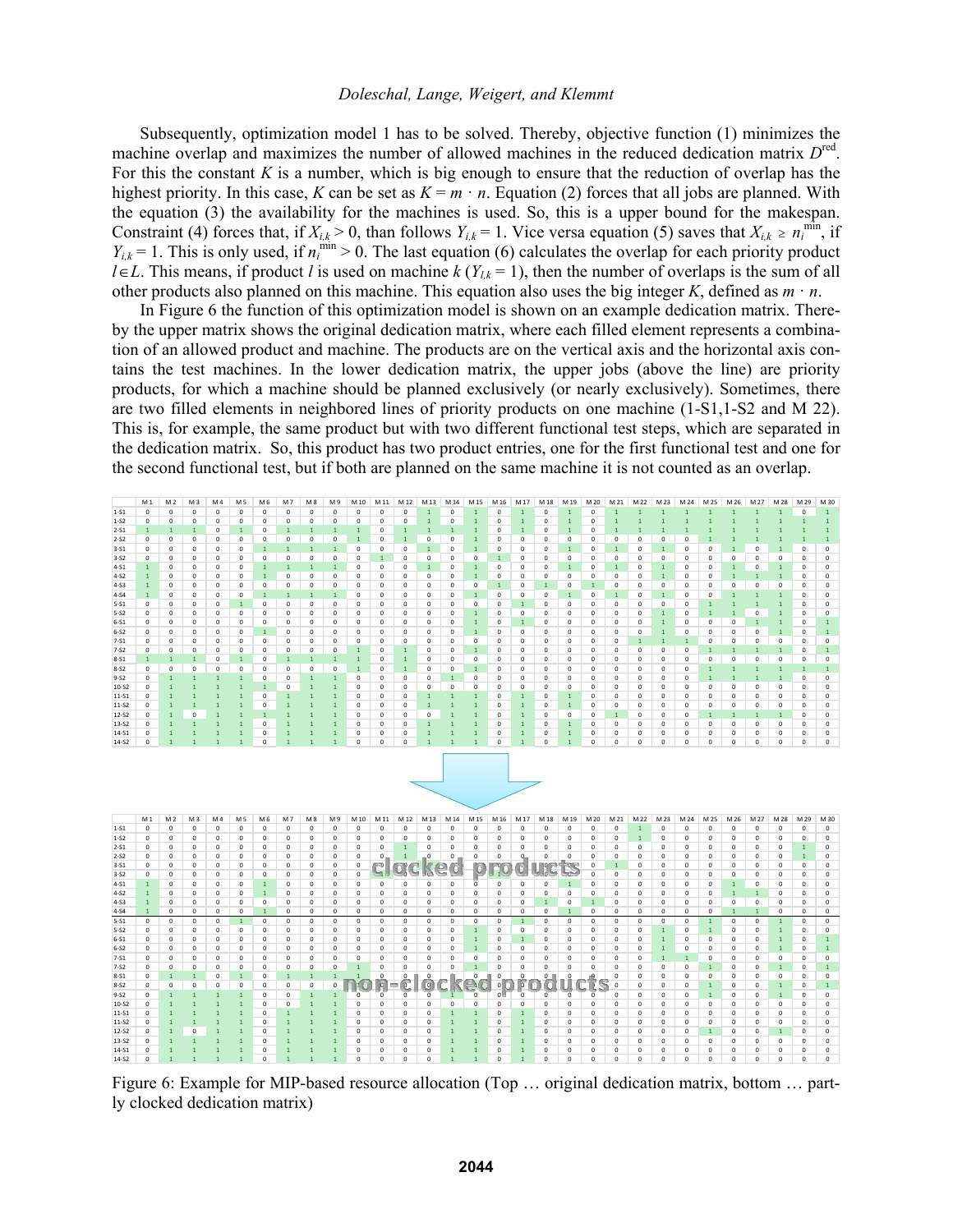The density of the resulting dedication matrix can be influenced by the availability  $V_k$  of the machine *Mk*. This means, a low availability leads to a higher density in the reduced dedication matrix for the clocked products and so to a lower density in the area of non-clocked products. Vice versa a high availability has the effect that the clocked products get less machines, but the machines for non-clocked products were maximized, so the density in this area of the dedication matrix is higher.

### **4.3 Test setup**

To investigate the effect of the described resource allocation method, several approaches with the VTBFP method and the mixed integer resource allocation method are performed. The VTBFP method is done for the described 15 process steps (including two functional tests) and 14 products. The products have different but deterministic process routes and stochastic process times, which vary for each product and step. More information can be found in (Lange et al. 2012).

In summary, 1,500 schedules were generated for one run. The products are clocked like described in Table 2, which means in scenario 1 no products are clocked and stepwise to scenario 15 more and more products are clocked, until in the last scenario all products are clocked. This was chosen because the priority in the manufacturing of the products increases in the same way. So the higher priority products should be clocked first. Non-clocked products either are normal products (product  $1 - 9$ ) or they are filling ware (product  $10 - 14$ ). In the simulation model the clocked products have the highest priority and the filling ware the lowest priority.

| Scenario       | Prod 1       | Prod 2       | Prod 3       | Prod 4           | Prod 5       | Prod 6       | Prod 7       | Prod 8               | Prod 9       | Prod 10      | Prod 11      | Prod 12      | Prod 13      | Prod 14 |
|----------------|--------------|--------------|--------------|------------------|--------------|--------------|--------------|----------------------|--------------|--------------|--------------|--------------|--------------|---------|
| 1              | N            | N            | ${\sf N}$    | ${\sf N}$        | ${\sf N}$    | ${\sf N}$    | ${\sf N}$    | ${\sf N}$            | ${\sf N}$    | F            | F            | F.           | F            | F       |
| $\overline{2}$ |              | $\mathsf{N}$ | ${\sf N}$    | N                | N            | ${\sf N}$    | ${\sf N}$    | ${\sf N}$            | ${\sf N}$    | F            | F            | F            | F            | F       |
| $\overline{3}$ | $\mathsf{C}$ |              | ${\sf N}$    | ${\sf N}$        | N            | ${\sf N}$    | ${\sf N}$    | ${\sf N}$            | ${\sf N}$    | F            | F            | F            | F            | F       |
| 4              | $\mathsf{C}$ | $\mathsf{C}$ |              | ${\sf N}$        | N            | ${\sf N}$    |              | non-clocked products |              |              | F            | F            | F            | F       |
| 5              | $\mathsf{C}$ | $\mathsf C$  | C            |                  | ${\sf N}$    | ${\sf N}$    | ${\sf N}$    | ${\sf N}$            | ${\sf N}$    | F            | F            | F            | F            | F       |
| 6              | $\mathsf{C}$ | $\mathsf{C}$ | $\mathsf C$  | $\mathsf{C}$     |              | ${\sf N}$    | ${\sf N}$    | ${\sf N}$            | ${\sf N}$    | F            | F            | F            | F            | F       |
| 7              | $\mathsf{C}$ | $\mathsf{C}$ | $\mathsf{C}$ | $\mathsf{C}$     |              |              | ${\sf N}$    | N                    | ${\sf N}$    | F            | F            | F            | F            | F       |
| 8              | $\mathsf{C}$ | $\mathsf{C}$ | $\mathsf{C}$ | C                | C            | C            |              | N                    | ${\sf N}$    | F            | F            | F            | F            | F       |
| 9              | $\mathsf{C}$ | $\mathsf{C}$ | $\mathsf C$  | $\mathsf{C}$     | C            | $\mathsf{C}$ | $\mathsf{C}$ |                      | ${\sf N}$    | F            | F            | F            | F            | F       |
| 10             | $\mathsf{C}$ | $\mathsf{C}$ | $\mathsf C$  | C                | $\mathsf{C}$ | $\mathsf{C}$ | $\mathsf{C}$ | $\mathsf{C}$         |              | F            | F            | F            | F            | F       |
| 11             | $\mathsf{C}$ | $\mathsf C$  | $\mathsf C$  | C                |              |              | $\mathsf C$  | $\mathsf{C}$         | $\mathsf C$  |              | F            | F            | F            | F       |
| 12             | $\mathsf{C}$ | $\mathsf{C}$ | $\mathsf C$  | clocked products |              |              | $\mathsf{C}$ | $\mathsf{C}$         | $\mathsf{C}$ | $\mathsf{C}$ |              | F            | F            | F       |
| 13             | $\mathsf{C}$ | $\mathsf{C}$ | $\mathsf{C}$ | $\mathsf{C}$     | $\mathsf{C}$ | $\mathsf{C}$ | $\mathsf{C}$ | $\mathsf{C}$         | $\mathsf{C}$ | $\mathsf{C}$ | $\mathsf{C}$ |              |              | F       |
| 14             | $\mathsf{C}$ | $\mathsf C$  | $\mathsf C$  | $\mathsf{C}$     | C            | C            | $\mathsf C$  | $\mathsf{C}$         | $\mathsf{C}$ | $\mathsf{C}$ | $\mathsf{C}$ | $\mathsf{C}$ |              |         |
| 15             | $\mathsf{C}$ | $\mathsf{C}$ | $\mathsf C$  | $\mathsf{C}$     | C            | C            | $\mathsf{C}$ | $\mathsf C$          | $\mathsf{C}$ | $\mathsf{C}$ | $\mathsf C$  | $\mathsf C$  | $\mathsf{C}$ |         |

Table 2: Scenario table (N … normal product, F … filling ware, C … clocked product)

So, these 15 scenarios with an increasing number of clocked products are the basis for the influence test of the mixed integer resource allocation. For this all scenarios were scheduled

- 1. without a resource allocation and with VTBFP scheduling,
- 2. with resource allocation and without VTBFP scheduling,
- 3. with a resource allocation and VTBFP scheduling.

Further tests are done with the availability of the machines, so the resulting dedication matrix for each scenario have different dense. The resource allocation method is executed with the optimization model 1 for each scenario and different availabilities  $V_k$ , where the availability differs between 8 and 10 days. Thereby the used MIP solver is the IBM ILOG CPLEX solver (IBM ILOG CPLEX optimizer 2012) and at maximum 60 seconds per problem were allowed.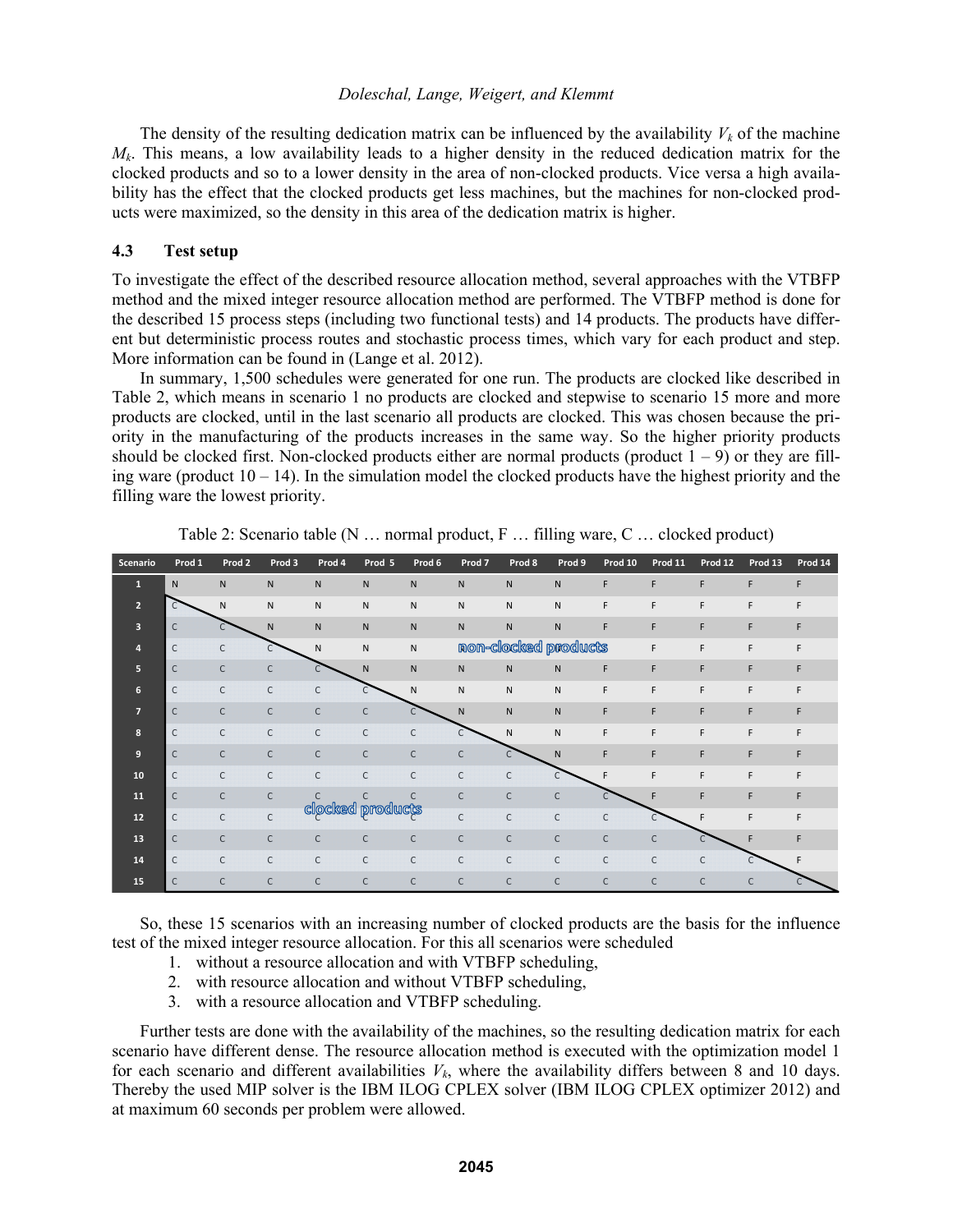#### **4.4 Results**

First, the effect of the two combined methods – the VTBFP and the resource allocation – is investigated separately on the wafer test. Than the combined method is considered. The determined objectives are the throughput, the tardiness, the lateness and the number of setups. All results in the figures in this section are normalized to the value of scenario 1. This scenario has in all investigations the same properties. It is completely without using the VTBFP scheduling method and without using a resource allocation, which means, the original non-reduced dedication matrix is used. So the y-axis represents the changes in the scenarios in contrast to scenario 1, which is always normalized to 1.

In Figure 7 the results for the isolated methods VTBFP and the resource allocation are shown for each scenario. Thereby, the upper left figure shows the result from the scheduling with the VTBFP method without the upstream capacity planning. The graphic shows that the lateness and tardiness gets much better, but the number of setups increases to nearly 200%. The other three graphics in Figure 7 describe the results for the resource allocation method without VTBFP scheduling for different availabilities  $V_k$ . These three diagrams have nearly the same result: The lateness and tardiness increase significantly, whereby the number of setups decreases rapidly. In all graphics the throughput keeps nearly constant.



Figure 7: Results for the separated methods VTBFP and resource allocation (the y-axis represents the changes in the scenarios in contrast to scenario 1, which is always normalized to 1)

The combination of both methods – the VTBFP and the resource allocation method is shown in Figure 8. Here only the result for the availability  $V_k = 9$  days is presented. The other availabilities generates similar results. This diagram shows that the combination of both methods results in an improvement for all used objectives if only part of the products is clocked.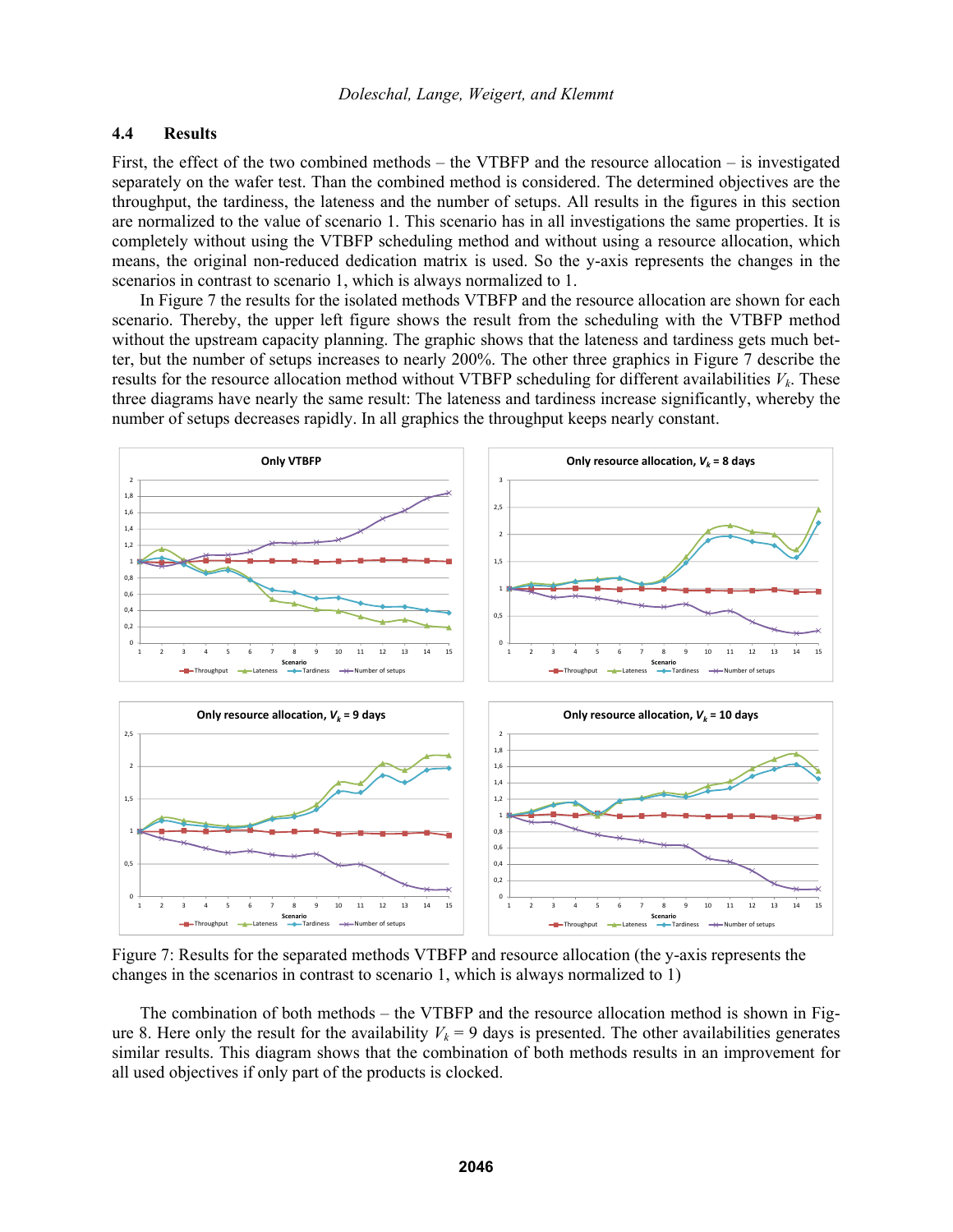*Doleschal, Lange, Weigert, and Klemmt* 



Figure 8: Results for the VTBFP method combined with resource allocation method

### **5 CONCLUSION AND OUTLOOK**

The resource allocation is normally not suitable for the scheduling of manufacturing processes, but it is a possible method to help scheduling systems improve utilization of resources. The effect of a capacity planning is tested on a sub problem in the wafer test and there it reaches good results by reducing the makespan of schedules generated with a DES system significantly (about 9%). Simultaneously, the number of setups could be reduced by 50% with the generated test instances and the same setup strategy respectively dispatching rule. This result is not directly transferable to reality, therefore a modification of the capacity planning was used to support a clocked scheduling method – the Virtual Time Based Flow Principle – for planning the wafer test. Here the effects of both combined methods (VTBFP and capacity planning) were investigated separately. Thus, it could be figured out that the VTBFP method reduce the tardiness, but increase the number of setups. On the other hand the capacity planning has the effect on a significantly reduced number of setups while the tardiness increases. This can be explained by the reduced dedication matrix, which is a result of the capacity planning. By reducing the number of allowed machines per product, the machines do not have to change the products so often. However, the equipment allocations are also reduced for the scheduling system and therefore capacity can get lost. But the combination of both methods show good results in all investigated objectives if only a part of the products is clocked. So it could be shown, that the capacity planning is an important utility to help the scheduling with VTBFP getting good results.

Further research has to be done in other areas of the semiconductor industry. For example a capacity planning model for reticle scheduling in the lithography step seems to be promising.

### **ACKNOWLEDGMENTS**

This work was supported by the Federal Ministry of Education and Research of Germany (promotion number 13N11588).

#### **REFERENCES**

Brucker, P. 2004. *Scheduling algorithms*. Springer.

- Doleschal, D., J. Lange, and G. Weigert. 2012. "Mixed-integer-based capacity planning improves the cycle time in a multistage scheduling system." In *Proceedings of the 22th International Conference on Flexible Automation and Intelligent Manufacturing*.
- Graham, R. L., E. L. Lawler, J. K. Lenstra, and A. H. G. Rinnooy Kan. 1979. "Optimization and approximation in deterministic sequencing and scheduling: a survey" In *Annals of Discrete Mathematics*, Vol.5, 287-326.